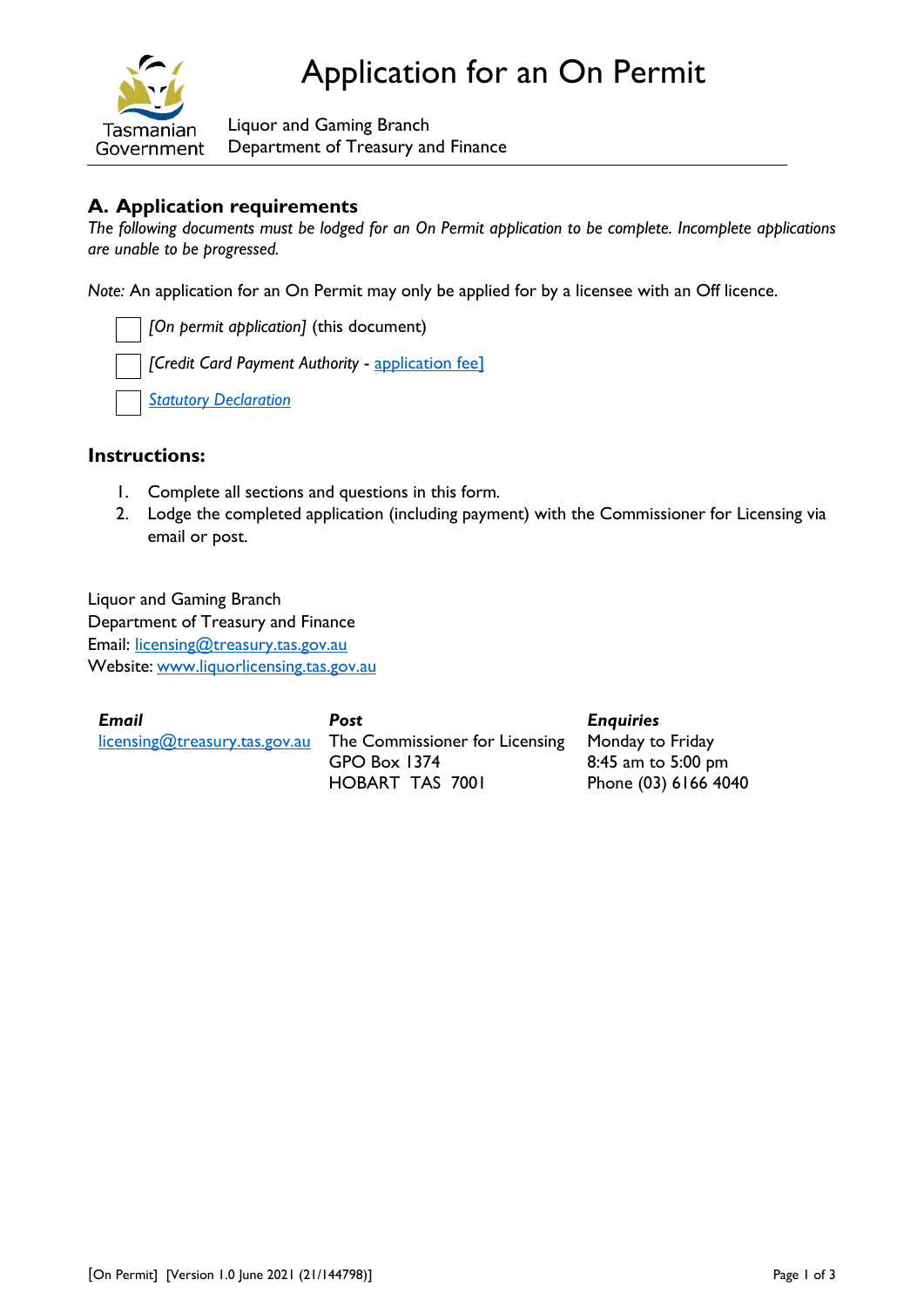# **B. Licensee details**

| Title                 |           |
|-----------------------|-----------|
| Surname*              |           |
| Given name*           |           |
| Residential address*  |           |
| State*                | Postcode* |
| Mobile*               |           |
| <b>Business phone</b> |           |
| Email address*        |           |

## **C. Licensed premises details**

| Licensed premises name*        |  |
|--------------------------------|--|
| Licence number*                |  |
| Expiry date of current permit* |  |

# **D. Purpose of the permit?\***

What is your reason/s for seeking an On Permit?

# **E. Best interests of the community\***

How is this application in the best interests of the community?

Benefits may include employment, tourism, cultural or recreational benefits that may arise from the proposed activities, such as the responsible development of the hospitality industry.

*To inform this response, consider the best interest of the community [information](https://www.treasury.tas.gov.au/liquor-and-gaming/forms/supporting-information#%E2%80%8BLiquorLicenceApplicantSubmission%3Cbr%3E)*.